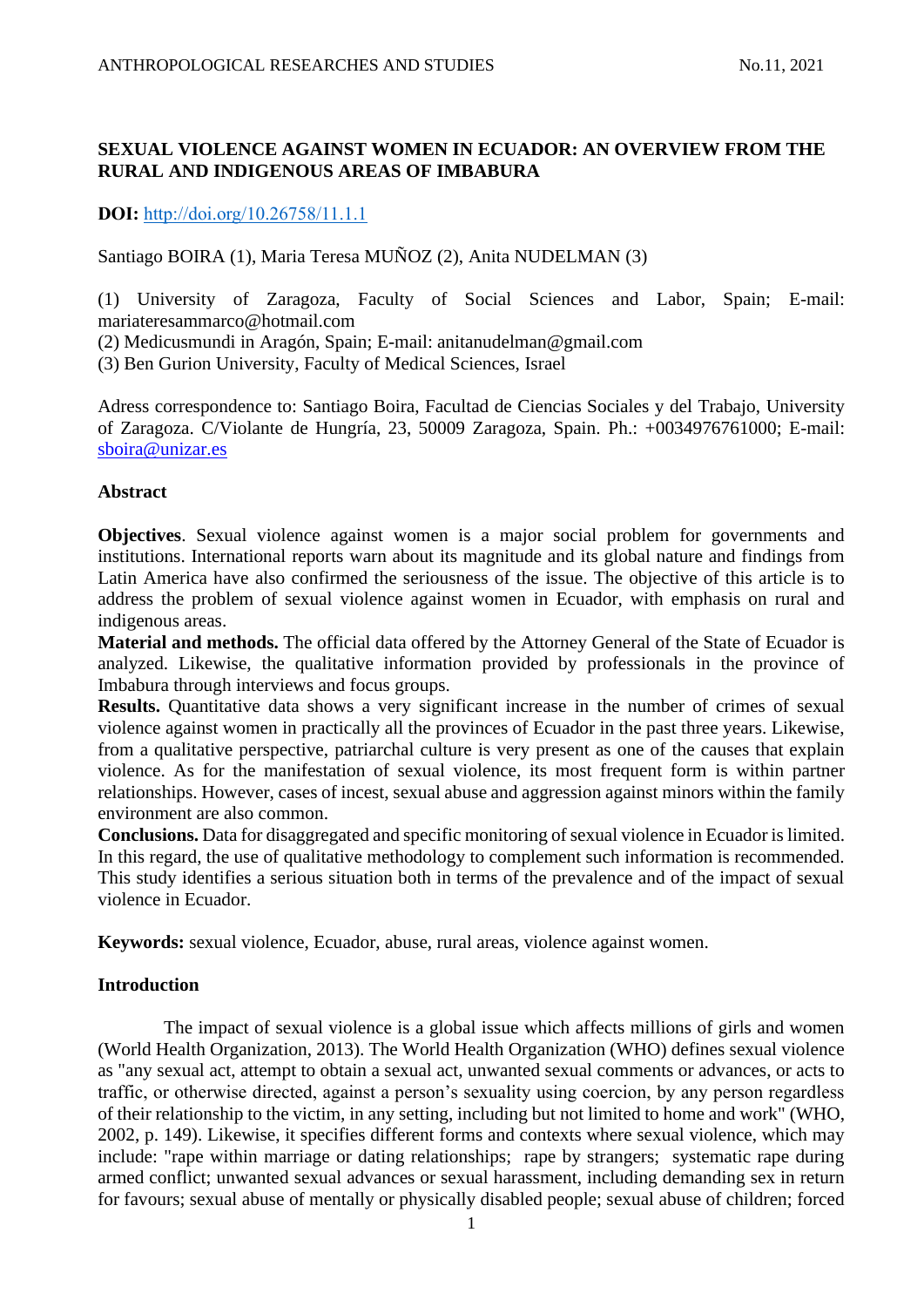marriage or cohabitation, including the marriage of children; denial of the right to use contraception or to adopt other measures to protect against sexually transmitted diseases; forced abortion; violent acts against the sexual integrity of women, including female genital mutilation and obligatory inspections for virginity; forced prostitution and trafficking of people for the purpose of sexual exploitation" (WHO, 2002, p. 149-150).

Taking this into account, the Integral Organic Law for the Prevention and Eradication of Gender Violence against Women in Ecuador (2018), defines sexual violence as: "Any action that implies the violation or restriction of the right to sexual integrity and to voluntary decisions about their sexual and reproductive life, by means of threats, coercion, use of force or intimidation, including rape within marriage or other related kinship relationships - whether or not there is cohabitation - the intentional transmission of sexually transmitted infections (STIs), as well as forced prostitution, trafficking for the purpose of sexual exploitation, sexual harassment and other similar practices. Sexual violence also includes the involvement of children in sexual activities with an adult or any other person who is in a position of advantage over them, either because of their age, their greater physical or mental development, or because of a kinship, affective or trusting relationship, which binds them to the child, due to their position of authority or power. Sexual abuse, sexual exploitation and the use of the image of children and adolescents in pornography also constitute, among others, forms of sexual violence. Furthermore, this type of violence includes child pregnancy".

In Latin America, various studies have been conducted to try to establish the prevalence of the phenomenon in the region and have demonstrated the seriousness of the problem of gender and sexual violence (Contreras, Bott, Guedes, & Dartnall, 2010; Bott, Guedes, Goodwin, & Mendoza, 2012; WHO, 2013). Contreras et al. (2010) reviewed more than 200 published and unpublished documents on sexual violence in Latin America and the Caribbean concluding that sexual violence is a serious problem in the region and that it is most prevalent within a couple's relationship. Moreover, according to these authors, if sexual violence is caused by someone other than a partner, its most frequent forms are sexual abuse of children and youth, trafficking and sexual exploitation, sexual violence in the migration process, sexual harassment at work and sexual violence as a result of emergencies or armed conflict. The aforementioned study also shows that this type of violence has its origin in a social order based on gender inequality and power relations between men and women, where there is a tendency to legitimize violence against women in intimate relationships, to blame women, to justify men or to consider women as sexual objects.

In terms of the prevalence of the problem in Ecuador, the Demographic and Maternal and Child Health Survey (CEPAR, 2005) noted that 31% of Ecuadorian women of reproductive age reported that they had ever been physically, psychologically, or sexually abused. Similarly, the National Survey on Family Relations and Gender Violence against Women indicated that 6 out of every 10 women in Ecuador have experienced some type of gender violence. On the other hand, 25.70% have experienced some type of sexual violence and 14.5% have suffered sexual violence from their partner (National Institute of Statistics and Censuses of Ecuador, 2011; Camacho, 2014).

In Ecuador, this problem has been contextualized from different perspectives. For example, Friederic (2013) analyzes women's rights including their sexual and reproductive ones. Likewise, Goicolea (2001) and Goicolea, Wulff, Öhman and Sebastian (2009) explore issues such as women's needs or the risk of teenage pregnancy. Also, Boira, Tomas-Aragones and Rivera (2017) and Boira and Brunke (2018) examine the professional response and the context of impunity in which many of these crimes occur. Among the studies relevant to the context of this article are those which focus on the differences between the rural areas and the city (Astete & García, 2012; Boira, Carbajosa, & Méndez, 2015; Cuvi, Ferraro, & Martínez, 2001), or on violence in relation to racial diversity in areas where mestizo, Ecuadorian and Afro-descendant communities live together (Prieto, Cuminao, Flores, Maldonado, & Pequeño, 2005; Salgado, 2009).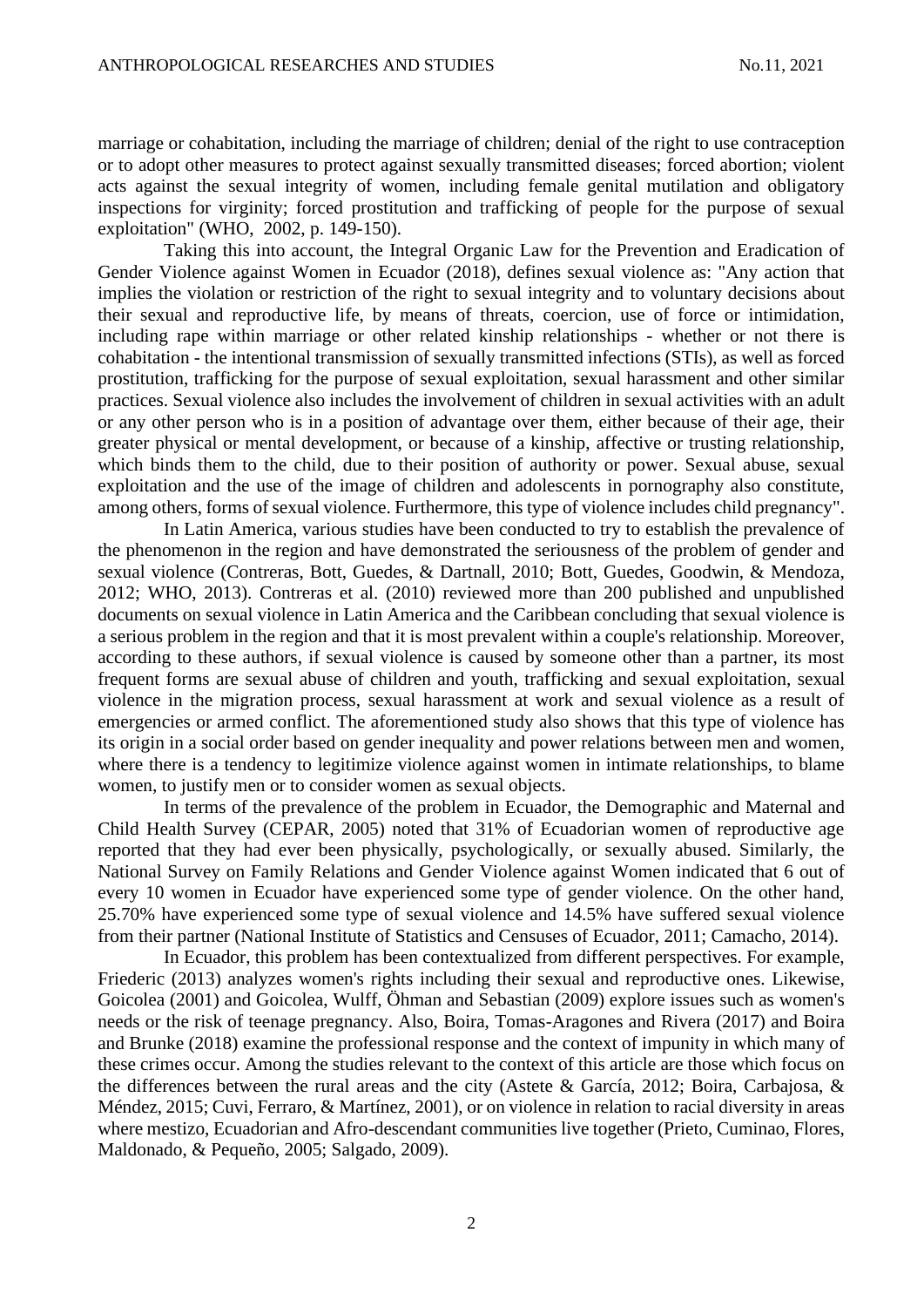As Boira et al. (2015) point out, a markedly sexist and patriarchal culture persists in Ecuador, with a particular incidence in the rural areas where social pressure is strongest, thus increasing the vulnerability of women and making it difficult for them to speak out or to denounce.

This study was carried out in the province of Imbabura, located in the Andean region of Zone 1, in the north of Ecuador. It has an area of  $4599 \text{ km}^2$  and a population of 398,244. According to the last available census, the average age is 29. In addition, 65.7% of its inhabitants are considered mestizo, 25.8% indigenous and 5.4% Afro-Ecuadorian, and the illiteracy rate is 10.6% (National Institute of Statistics and Censuses of Ecuador, 2010).

The objective of this article is to provide an overview of the issue of sexual violence against women in Ecuador, with an emphasis on rural and indigenous areas such as Imbabura. To this end, the data offered by the Ecuadorian Attorney General's Office will be examined together with relevant findings related to this type of violence, based on previous research carried out by the authors of this article.

### **Material and methods**

For the purpose of this article, a mixed quantitative and qualitative strategy has been used. The following sections outline the central aspects of the analysis carried out in our study.

### *Quantitative analysis*

In order to assess the data on the prevalence of sexual violence, a quantitative analysis of has been carried out concerning the different manifestations of sexual violence in each of Ecuador's provinces. The data was obtained from reports of the Ecuadorian Attorney General's Office (2018). For this work, we have analyzed the total sexual crimes reported by the Prosecutor's Office, as well as the categories of rape, sexual abuse and sexual harassment. One of the limitations of the data presented is that when violence against women or against a member of the family unit is discussed, not only women are included, and the motivations for such violence sometimes may be others than gender-based violence.

### *Qualitative analysis*

The qualitative analysis is based on the first author's involvement in the field, as a Prometheus Researcher for the Ecuadorian Government during the years 2014 and 2015. As a result of his work in Ecuador, several publications were produced that addressed different aspects of gender violence in the country, mainly in the province of Imbabura: violence in rural areas (Boira et al., 2015), violence from the point of view of the professionals involved (Boira, et al., 2017), femicide (Boira & Rivera, 2016), and impunity (Boira & Brunke, 2018). In recent years, and as a result of different training processes carried out in the country, there is a growing concern about sexual violence towards women. This article uses primary materials from the articles cited above addressing the specific issue of sexual violence against women and girls. Specifically, it gathers the transcriptions of the interviews and focus groups carried out in Imbabura with professionals involved in addressing violence against women, both from the public and private spheres. From the set of research interviews, four are incorporated for this article, in which the participants were an activist from a women's organization, a social worker, a doctor from a judicial team and a judge. Regarding the focus groups, information is collected from four of them. Table 1 shows their main characteristics.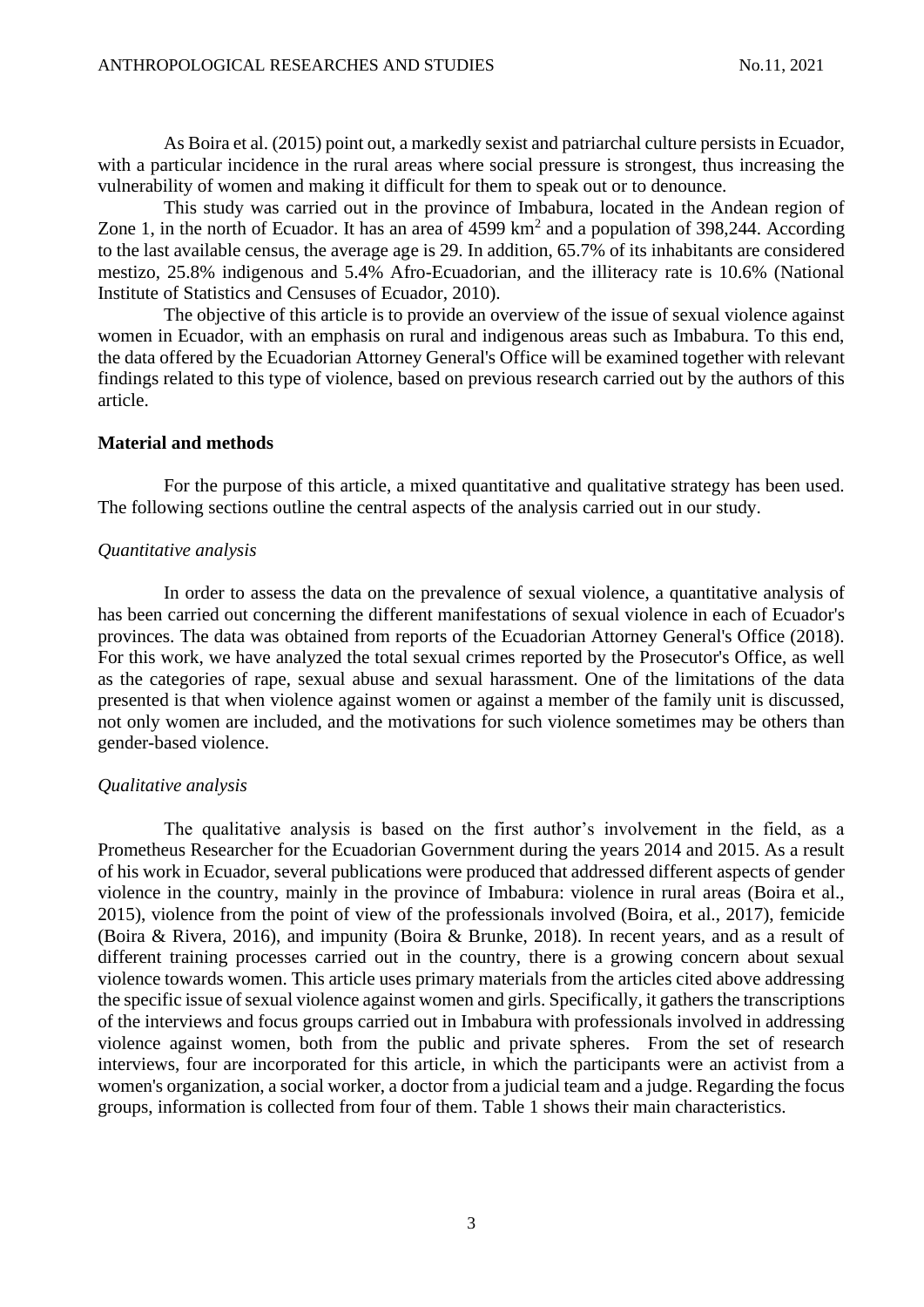## **Table 1**

| Group | Site             | Number of<br>participants | Gender           | Mean age (in<br>years) | Ethnicity                                     |  |
|-------|------------------|---------------------------|------------------|------------------------|-----------------------------------------------|--|
|       | Peña<br>Herrera  | 5                         | 6 women          | 42.4                   | Mestizo                                       |  |
|       | Ambuquí          | 10                        | 2 women<br>8 men | 36.4                   | Mestizo/indigen<br>ous/ of African<br>descent |  |
| 3     | Peña<br>Herrera  | 6                         | 6 men            | 43.1                   | Mestizo                                       |  |
| 4     | García<br>Moreno | 10                        | 6 women<br>4 men | 36.7                   | Mestizo                                       |  |

*Characteristics of the Focus Groups*

# **Results**

#### *Contextualization of crime and violence in Ecuador*

According to 2018 data, the most populated provinces of Ecuador are: first Guayas, with 25.07% of the national population, second Pichincha with 18.30% of the population and third Manabí, where a little more than 9.03% reside. These three provinces concentrate more than half of the country's population (52.4%), which is why when we reviewed the number of crimes which amounted to 347,819 in 2018; these three provinces concentrated more than half of them (57%): Guayas with 29%, Pichincha with 21% and Manabí 7%. In the case of the Province of Imbabura, 9,015 crimes were committed in 2018, representing 8.8% of the crimes in the whole country. When examining the typologies of the major crimes, it was found that among the ten most prominent are two related to sexual violence: psychological violence against women or nuclear family members in third place with 13% and sexual abuse in the ninth place with 3%. In the case of Imbabura, the crime of psychological violence against women or nuclear family members is the second most frequent, with 1,225 cases, and the category of rape, abuse, and sexual harassment is the fifth most frequent, with 515 crimes. It is significant that the most common typology is psychological violence and this type of violence tends to figure between the first and third places in all provinces. This fact leads us to reflect that the major type of violence in Ecuador is a violence that does not leave a physical mark on the victim, but certainly affects their self-esteem, reducing their ability to react, which indicates a clear relationship of inequality between the aggressor and the victim.

### *Impact and prevalence of sexual violence*

When observing the data of cases of sexual violence against women in the country, it is noteworthy that of the total crimes for 2018, almost 15% are about sexual violence (51,900 of a total of 347,819). The province where the greatest number of news items on crimes of sexual violence collected is Guayas with 19,032, which in this case represents 18.84% of the provincial total. If we analyze the percentage of sexual violence crimes in relation to the total crimes in each province, the provinces of Morona Santiago (30.38%) and Manabí (26.70%) have the highest percentage. In the case of Imbabura, the percentage is close to 20% and thus clearly above the average of Ecuador as a whole. Figure 1 shows the percentage of sexual violence crimes related to the total of crimes in the country.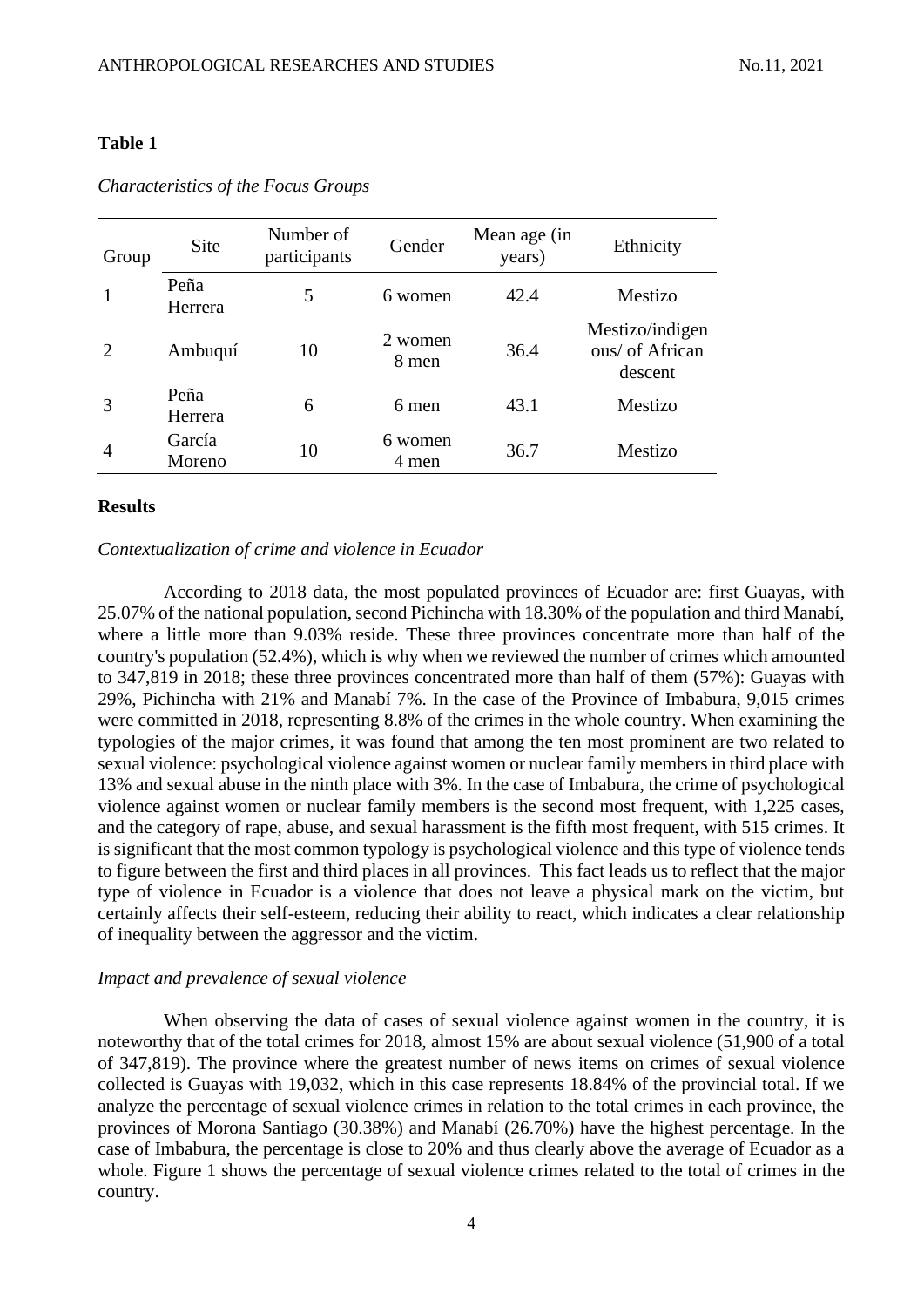

### **Figure 1**

*Percentage of crimes of sexual violence over total crimes*

When relating to the different types of violence against women or members of the nuclear family, including physical, psychological, and sexual violence, it is clear that sexual violence is the most represented type of crimes, with Guayas having the highest percentage (30.68%).

In reviewing the 2018 data on sexual harassment in Ecuador, it is necessary to bear in mind the differentiation between harassment of minors (18 years of age) and of adults. It is important to emphasize the fact that the breakdown of the data into harassment of minors and adults indicates that minors are being victims of this crime in a significant way. Out of a total of 2,401 sexual harassment crimes in 2018, Guayas and Pichincha again are the provinces with the highest number of victims of this crime. However, if analyzed according to the percentage of the population, the provinces with the greatest number of reports of crimes of harassment are Galapagos and Pastaza.

In the case of rape, Guayas and Pichincha are again the provinces where this crime mostly occurs. But it is important to look at the percentage of the population that these provinces represent and the percentage of this type of crimes in relation to it, in order to know exactly if the degree is higher.

In 2018, in the province of Imbabura, there were 227 sexual abuse crimes and 209 rape ones, which represent 2.5% and 3.5% of the crimes of this type that occur in the country.

As for sexual abuse against women, an increase over time of this crime can be observed and unfortunately more so over recent years, even doubling among some populations. This may be due to its being underreported before or perhaps because they were not aware that this was a crime, having "normalized" it, since women tend to suffer in silence, often without making the crime visible.

Table 2 illustrates the evolution of the crimes of sexual abuse and rape in Ecuador between the years 2016 and 2018, and shows a significant increase in practically all the provinces of the country in these two forms of crime.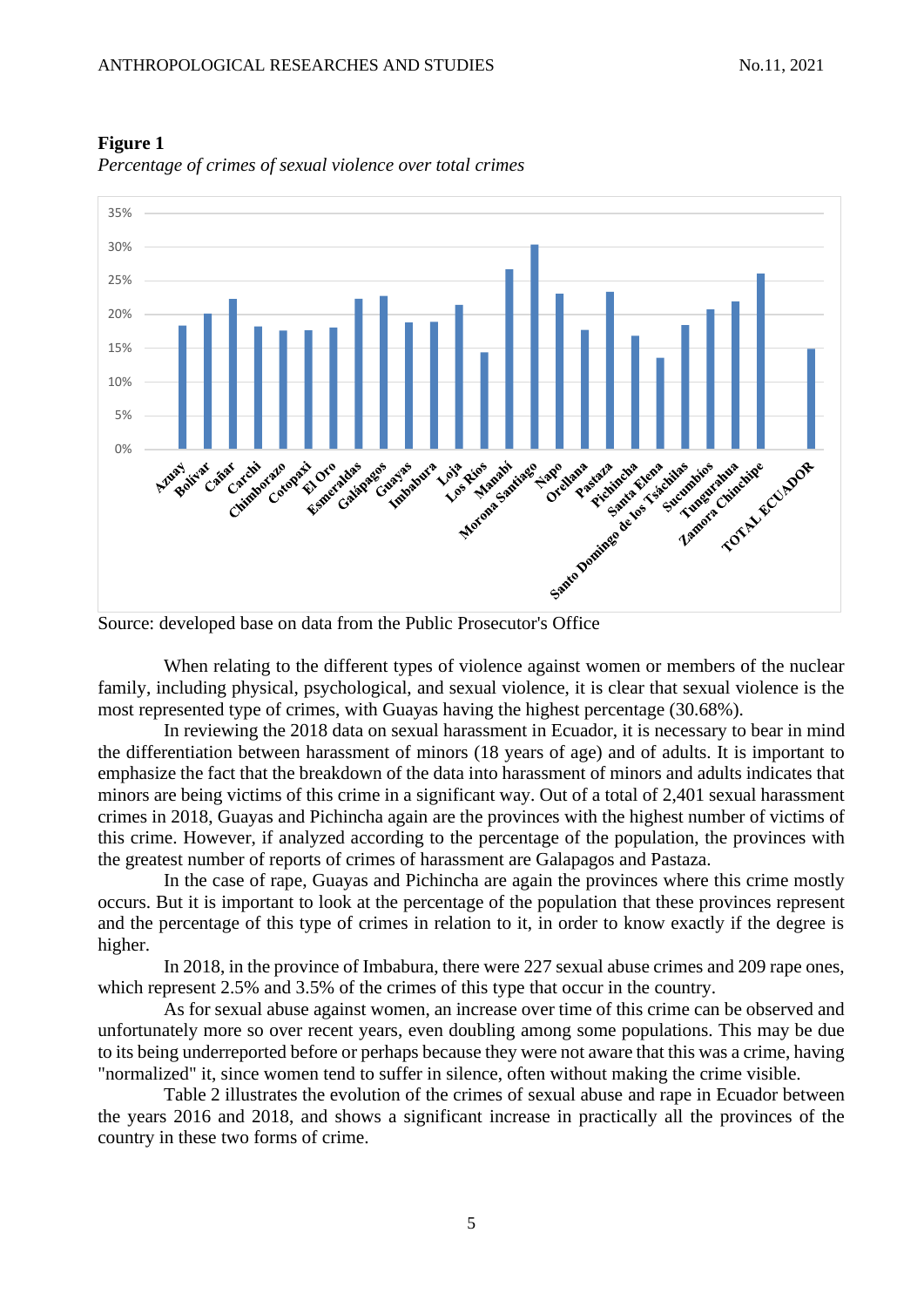# **Table 2**

|                                   | <b>Sexual Abuse</b> |      |      | Rape |      |      |  |
|-----------------------------------|---------------------|------|------|------|------|------|--|
| Year/ province                    | 2016                | 2017 | 2018 | 2016 | 2017 | 2018 |  |
| Azuay                             | 262                 | 463  | 659  | 293  | 338  | 412  |  |
| Bolívar                           | 11                  | 46   | 53   | 49   | 84   | 62   |  |
| Cañar                             | 81                  | 88   | 128  | 84   | 114  | 124  |  |
| Carchi                            | 27                  | 57   | 67   | 47   | 49   | 36   |  |
| Chimborazo                        | 114                 | 145  | 144  | 136  | 165  | 205  |  |
| Cotopaxi                          | 58                  | 122  | 159  | 99   | 131  | 140  |  |
| El Oro                            | 252                 | 371  | 390  | 269  | 317  | 304  |  |
| Esmeraldas                        | 135                 | 211  | 286  | 210  | 212  | 224  |  |
| Galápagos                         | 16                  | 15   | 26   | 12   | 17   | 20   |  |
| Guayas                            | 818                 | 1320 | 2070 | 912  | 1014 | 1110 |  |
| Imbabura                          | 127                 | 212  | 227  | 132  | 175  | 209  |  |
| Loja                              | 114                 | 187  | 235  | 157  | 164  | 177  |  |
| Los Ríos                          | 167                 | 237  | 297  | 246  | 268  | 226  |  |
| Manabí                            | 356                 | 516  | 604  | 329  | 422  | 476  |  |
| Morona Santiago                   | 82                  | 156  | 239  | 198  | 229  | 234  |  |
| Napo                              | 39                  | 64   | 107  | 87   | 86   | 77   |  |
| Orellana                          | 73                  | 98   | 140  | 80   | 101  | 99   |  |
| Pastaza                           | 42                  | 46   | 117  | 51   | 47   | 87   |  |
| Pichincha                         | 1028                | 1416 | 2101 | 879  | 938  | 921  |  |
| Santa Elena                       | 59                  | 126  | 145  | 79   | 88   | 109  |  |
| Santo Domingo de los<br>Tsáchilas | 139                 | 295  | 278  | 195  | 241  | 225  |  |
| Sucumbíos                         | 39                  | 73   | 114  | 111  | 157  | 167  |  |
| Tungurahua                        | 96                  | 98   | 201  | 101  | 132  | 158  |  |
| Zamora Chinchipe                  | 66                  | 109  | 124  | 59   | 48   | 70   |  |
| <b>TOTAL FOR ECUADOR</b>          | 4201                | 6471 | 8911 | 4815 | 5538 | 5873 |  |

*Evolution of the crimes of sexual abuse and rape in Ecuador*

Source: Author's compilation based on data provided by the Public Prosecutor's Office

### *Sexual violence in rural and indigenous areas of Imbabura*

This section reviews some emerging issues related to sexual violence in the context of the above-mentioned research and, in particular, based on the focus groups carried out. Thus, it first addresses the role of patriarchal culture and traditional and modern values in explaining sexual violence. Secondly, the most common manifestations of sexual violence are characterized and finally, the consequences of violence for the victims, low reporting rates and impunity are analyzed.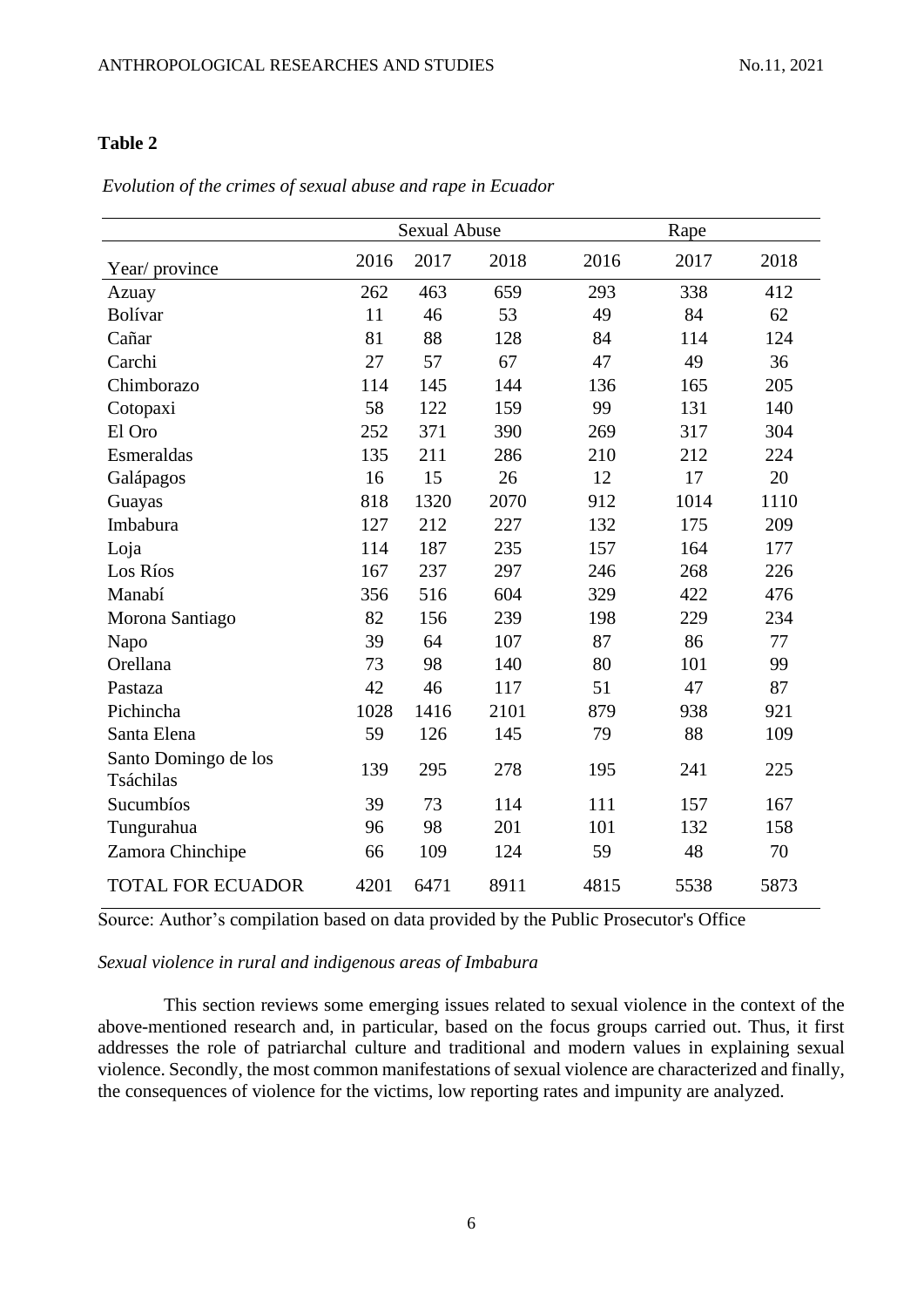### *Patriarchal culture, tradition and modernity*

In the descriptions made by informants, sexist attitudes and machismo frequently appear in the context of violence suffered by women. However, most of the time these attitudes and behaviors are only seen as affecting specific individuals, and not as a cultural manifestation that permeates institutions and constitutes a background structure which models interpersonal relationships at all levels of the social structure.

On the other hand, in addition to the transmission of patriarchal values, some narratives explain the violence that occurs in the communities as a result of issues such as poverty, overcrowding, or the influence of religious values related to sexual education. To illustrate, this is this how a teacher narrated his conversation with a young boy on the school bus:

*"Just yesterday I was talking to a boy and he said, 'The girl over there is my girlfriend'; well, what is a girlfriend to you?"My girlfriend is my female", ah interesting, and what do you do with the female, ah I go out to take a chance [...] I see, my son: And what is a chance? This is "chancear" [making a gesture like having sexual relations]. I didn't know this. Well, who teaches you? Who teaches you this? My daddy... [...] Many times it is not that the father or the mother teaches him. Unfortunately the economic situation of the homes, they are poor and they share their room with the children [...] The father and the mother, like in a normal home, are going to have their intimacy, and they think that the children are already asleep; but the children are not asleep" (Ambuquí professionals Group).* 

Similarly, some informants see the problem of violence in relation to the loss of traditional values and in the confrontation between the new and the old, as well as in the double standards, which some call: "prudishness" in social relationships. This confrontation of the new and the old also incorporates other elements, such as the value of the indigenous perspective or the influence of the Catholic Church.

The cultural narratives of these traditions are very powerful and can make it difficult for women who suffer violence to get out of the situation and to report the aggression. In this regard, the role of professionals can be decisive:

*"In the end, both for the priest and the psychologists the message is: stay [together], marriage is forever! If you won't go back to your husband, your child will have low grades, you can hurt yourself or want to kill yourself, [instead] you should make a healthy family environment. What does the woman do then, (she) endures" (Women's activist organization).*

### *Characterization of sexual violence*

This type of violence is significantly present in rural and indigenous areas. The types of sexual violence that appear in the informants' narratives are primarily sexual abuse and assault among adults both within and outside the couple, and sexual abuse of minors, especially girls. A type of harassment and abuse that occurs in the educational setting is also mentioned.

These situations tend to be hidden in the "public narrative" of community members because they are considered taboo. However, the professionals who work in these areas also refer to cases that allude to situations of incest and stepfather's relationships with their stepdaughters, who are girls or adolescents.

*"Here in the parish I am the authority in charge. It is really a social problem that is difficult to deal with, not only here in the parish, and much more difficult in the rural areas where we live [...] Domestic violence is not only towards the wife but also towards the children, and it is not only*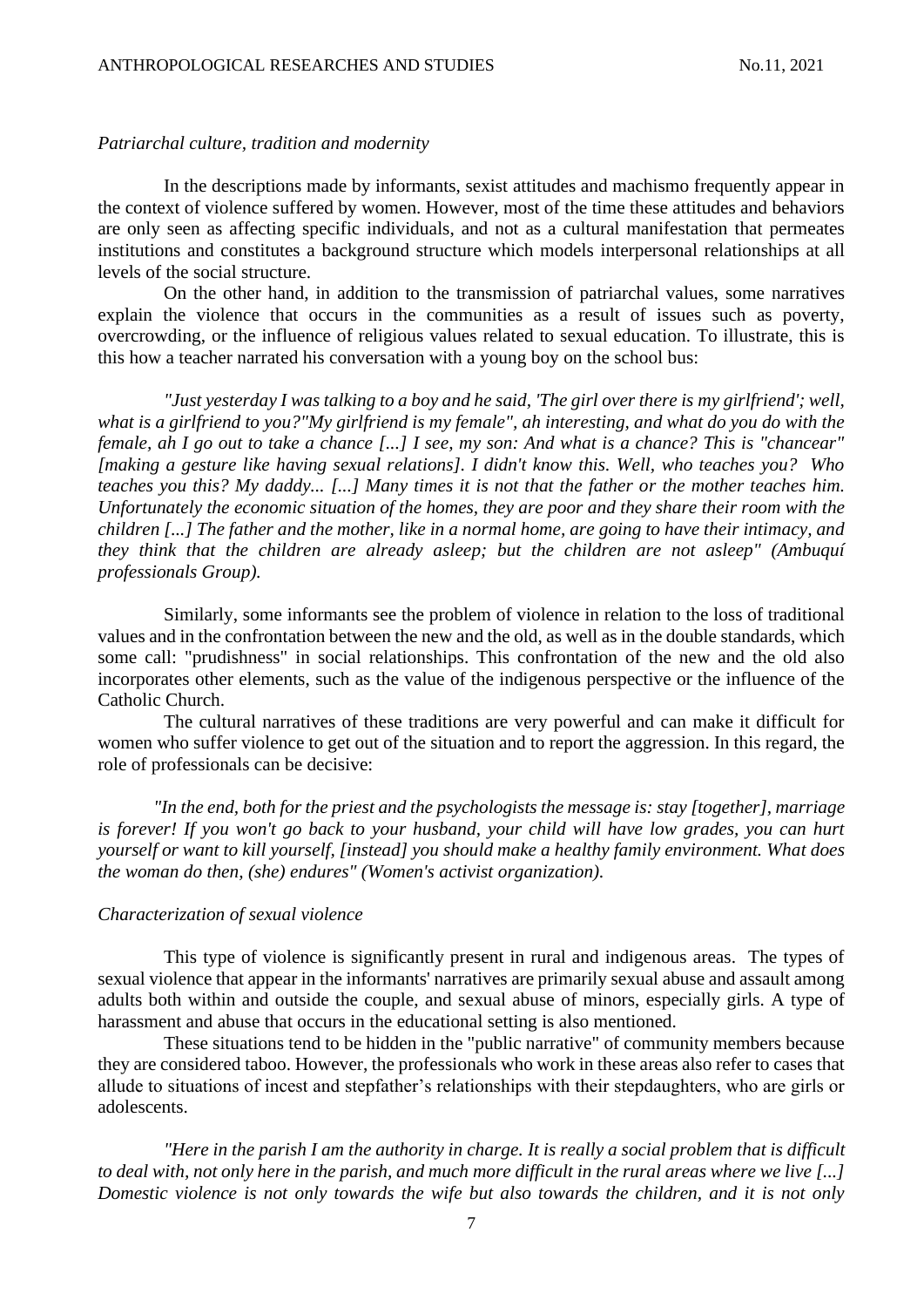*physical violence and beating, there are also rapes from fathers to daughters. There are very serious cases that have really worried us a lot, and many girls have committed suicide here, according to investigations that have been carried out in cases in which were abused by parents, uncles, cousins..." (Group of Garcia Moreno professionals).* 

In another testimony, a professional from the judicial units comments:

*"I have worked in rural communities, let's say with a mestizo population, an indigenous population, an Afro population... I don't have any data on that, but the abuse has been seen from grandparents to granddaughters, from fathers to daughters, from stepfathers to stepdaughters" (Social worker, judicial team).*

In some of these narratives about sexual abuse the idea of "complicity" of some mothers in these situations is mentioned, in which even their social role as a mother begins to be performed by their daughter, leading to dramatic consequences that can result in suicide.

When relating to the sexual violence suffered by many women at the hands of their partners, a doctor from the judicial team comments:

*"In that case that I was telling you about, you see, the couple has been drinking alcohol among friends and an argument erupts and they hit each other […]. In the evening, he wants to have sex, and she is his wife, and because they have fought and she doesn't want to and she says, 'No, we're not going to fight, don't even look at me. And he takes her and forces her and has forced penetration and that is already a violation" (Medical judicial team).*

Another form of abuse that appears in some narratives of different groups occurs from teachers against students in educational settings, mostly relationships between secondary school students (mainly girls) and teachers. These issues are well-known by the community, although, the same as regarding incest, they are covered up and do not initially emerge:

*"The Rector has been told not to allow that [the relationship between students and teachers]. Here we have the example of a 15-year-old girl who got pregnant by a teacher, now they live together" (Group of Peña Herrera professionals).*

This form of inter-generational abuse is reinforced in another one of the groups:

*"Yes, exactly, for example, this is what it has been like here in the Educational Unit for many years, I remember since I was a student myself. There were relationships between teachers and students, many of them even made it to..., they didn't get married, the student and the teacher had their home and their family, and soon afterwards they [usually] separated as a result of their age gap, because imagine a graduate getting married: a 40-year-old man with a 16-year-old girl" (Group of Ambuquí professionals).*

Consequences of violence for victims, lack of complaints, reporting and impunity

The consequences for girls and women who suffer this type of violence are always very serious often leading to psychological repercussions, low school performance, premature pregnancies, suicide and femicide. It is also necessary to consider that situations of sexual abuse usually continue over time and the consequences can be irreversible. One informant describes the following: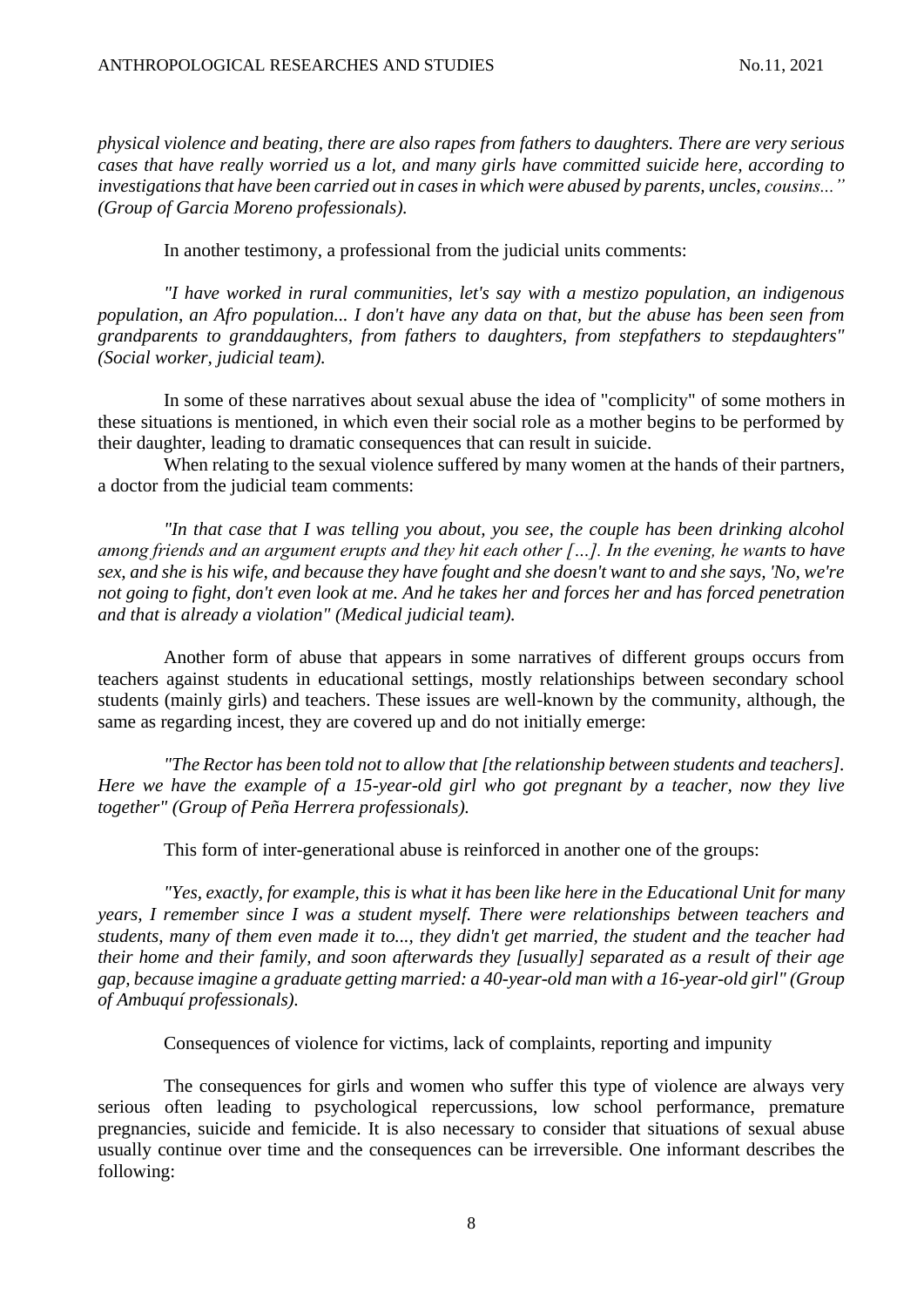*"We have to sensitize the parents, and also students from the age of twelve or thirteen we should sensitize them so that they are they themselves are the spokespersons who warn or report, because [now] they remain silent out of fear so they never warn others [...] When we made a survey we realized by these students' performance, their low performance, they also seem to be distracted, and while the rest are playing games they suddenly leave" (Group of professionals García Moreno).*

Regarding the influence of the experience of violence and sexuality on victims' body image, one of the professionals explains that women who suffer continuous sexual abuse feel that their body does not belong to them and may even feel it is alien to them.

*"[When you talk to women] you shift from cultural issues to sexuality and even to the issue of intimacy. They say, for example, that they don't undress [to have sexual relations], so that their body doesn't belong to them. We wondered why they don't plan anything: first, because men don't allow them to take any contraceptives and because there is a taboo on the subject of ligatures, if a woman is going to have ligature it is because she is going to have another guy, they are going to be betrayed and all that. ... They don't make violence visible in their bodies" (Women's activist organization).*

An issue that is often closely related to violence is early pregnancy among teenagers. There are many young girls who become mothers at a very early age and are left alone, as in most instances the father of their child disappears. Thus, in these cases, the bonding of the sons and daughters is usually with the mother and not with the father. It is also common for a single mother to bring her children into a new relationship. In other instances, these young mothers remain in relationships that can become violent at an early stage and the presence of the children may act as a deterrent to leaving the relationship, radically conditioning their way of life and hindering any type of decision.

The low rates of reporting and the impunity for many of these aggressions is another aspect that transpires from the narratives of the informants. The difficulty in reporting is due to different causes. On one hand, because it involves a complaint against family members, often questioning the credibility of the girl's testimony or even blaming her for what happened:

*"I have seen cases of mothers who beat their daughters because they don't believe the daughters when they tell them that the father or stepfather is raping them" (Group of García Moreno professionals).*

On the other hand, another reason for not filing a complaint is that it is usually not going to succeed due to a lack of institutional support. However, it seems that professionals are well aware of cases of violence in the communities where they are working. One of them even asked himself: well, we are here, what can we do? Thus, expressing his tiredness and frustration:

*"I know the problems of each of the homes, even if you don't believe it, one already knows what is happening here or what is happening there [...]. Here are all the authorities: what do we do? It's not just about telling the truth. Sometimes you feel powerless, as a teacher, because you don't have money and support of the other institutions, because in effect we are told: 'you have to do this, you have to fight against this, you have to finish this'. I always disagree with this, because these are nice words that they are telling us, and I ask, but how?" (Group of Ambuquí professionals).*

Regarding the impunity in some of the narratives, the question of the 'role played by the indigenous justice system' appears. Although it is a right recognized in the Constitution, it is possible that it could have negative effects in addressing violence against women, provoking processes of revictimization or even protecting the aggressor, is noted.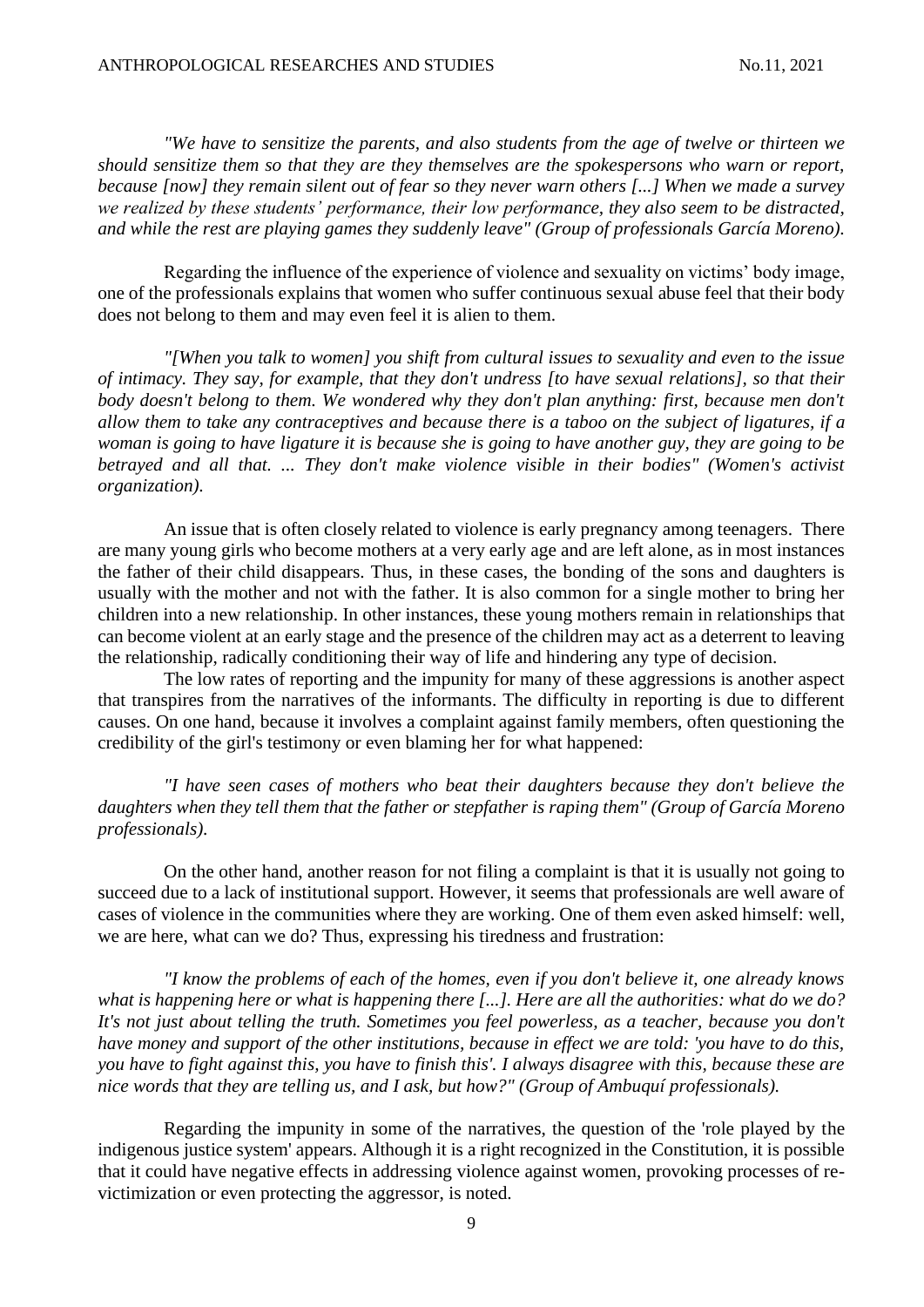*"The issue of indigenous justice is very sensitive because the national legal framework grants indigenous communities the power to apply their tradition and customs and to enforce justice [...]. I was about 10 years into my professional career there, and unfortunately I must say that in cases of domestic violence, people are re-victimized, especially women. I was in some meetings, especially those of the town councils where women were accused of these aggressions [...], those that are there are all men and they are older people y they tend to advise the woman:"don't do this because if you do it, he will punish you" or, "why did you do that? that's why he punished you", "and then comes the matter of keeping the family (together) despite everything" (Judge).*

### **Discussions**

The problem of the lack or inconsistency of statistical series showing the true impact of sexual violence is also an issue in other Latin American countries. Alméras and Calderón (2012) identify this situation, emphasizing that these countries do not have a system of indicators that can be standardized and compared over time. They also point out that the statistics do not show the real impact of the problem due to the low rate of complaints.

On the other hand, as already noted by the WHO (2002) the available data only reflect the cases reported, so it is to be expected that the severity of the problem may be much greater due to, as already noted in this article, the difficulty in reporting this type of violence. In line with the WHO report, sexual violence can be visualized as an iceberg floating in the water, where the small visible tip represents the cases reported to the police, but below the surface a significant unquantified part of the problem remains. In this regard, the use of qualitative methodology such as in-depth interviews with victims and, above all, the way in which information is obtained, are very important considerations when assessing the impact and depth of the phenomenon (Nudelman, Boira, Tsomaia, Balica, & Tabagua, 2017).

In accordance with what has already been noted in the review by Contreras et al. (2010), the quantitative data available for Ecuador shows a very significant increase in the number of reports of crimes of sexual violence against women in practically all provinces in the last three years. The specific case of Imbabura province is no exception, as the data indicates that this type of crime has virtually doubled. For example, regarding sexual abuse, the number of crime reports has increased from 127 in 2016 to 227 in 2018. Likewise, the data on rape has risen from 132 in 2016, to 209 in 2018.

Patriarchal culture as a cause of violence is clearly evident in the findings of this study, thus supporting the conclusions of some of the most relevant authors who have studied this topic in the last decades at an international level (Dobash & Dobash, 1979; Connell, 2013; Mshweshwe, 2020; Tonsing &Tonsing, 2019). Patriarchal culture defines, in a very powerful way, the gender and sexual roles of what it means to be a man and a woman, their modes of behavior and social mandates, as well as what is and is not allowed for both men and women in emotional relationships and in sexual behavior. The loss of family and community values and the incorporation of individualism due to globalization and neoliberalism are also seen as the origin of dysfunctions within the family and of violence. However within this perspective, traditions can always mask a patriarchal vision that opts for permanence and asymmetry in gender relation.

The events of violence reported by the informants do not differ from those in other settings and the most common one is sexual violence in the context of partner relationships. However, cases of incest, as well as sexual abuse and aggression against minors in the family environment also stand out (Boira et al., 2015). Finally, the low rate of complaints and the ambivalent role of the so-called "indigenous justice" draw a scenario of impunity and reinforce the passivity and the silence of the victims. Regarding the low level of complaints, Bravo (2011) emphasizes that sometimes professionals themselves use arguments in defense of family stability that may deter reporting. He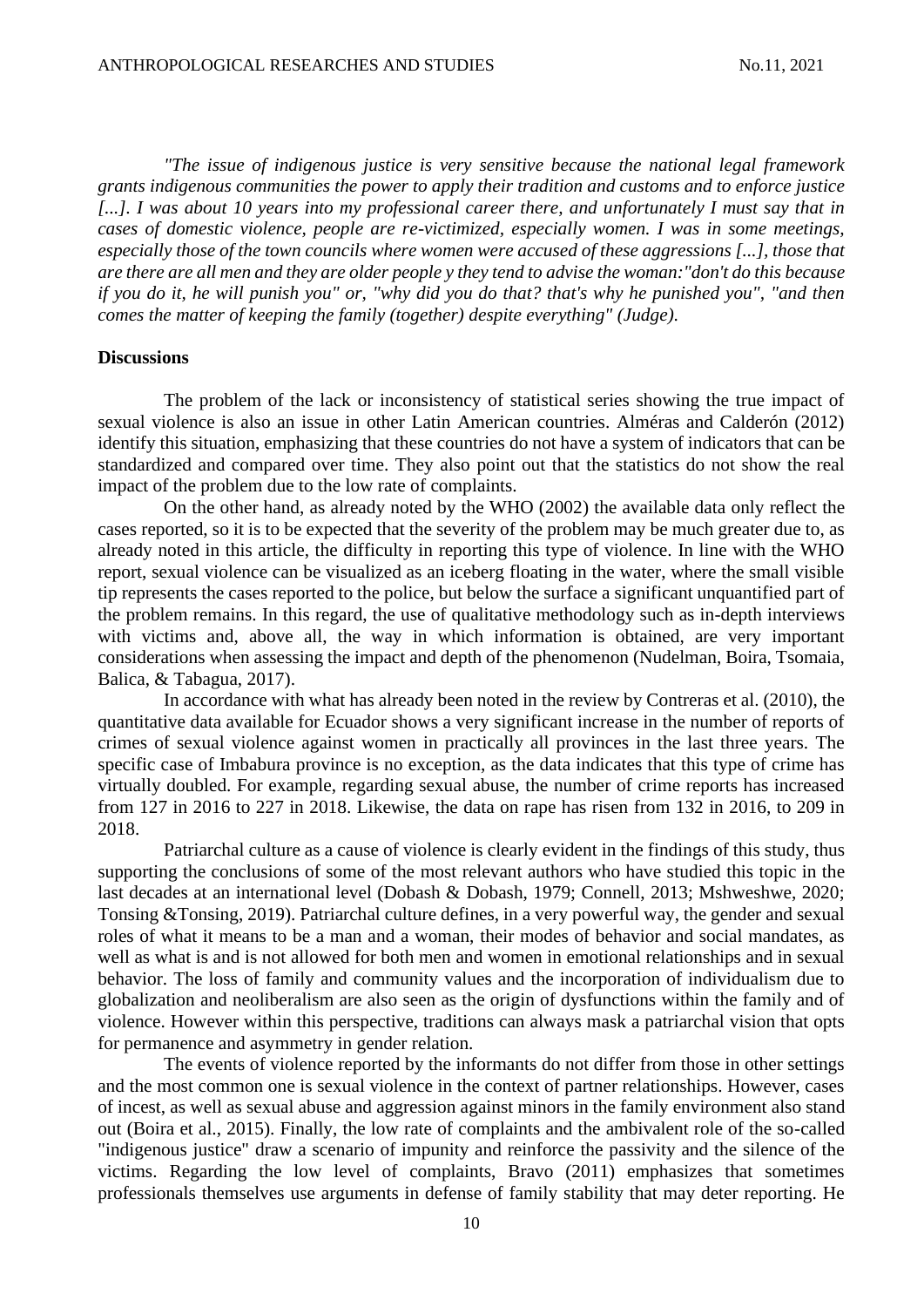also underlines the lack of strong evidence and of objective witnesses, the slowness of the proceedings and the rigidity and complexity of criminal proceedings as additional causes of these situations.

Both the analysis of the reports of the Prosecutor's Office and the qualitative data from the field work indicate the seriousness of the prevalence of sexual violence as well as its impact on women, which are recognized as a political and social problem, affecting the Ecuadorian society. In this regard, the State has promoted different measures such as the recent legislation on gender violence (Integral Organic Law for the Eradication of Violence against Women, 2018); the creation of a specialty at the Public Prosecutor's Office on the issue of gender violence and the training and capacity building that some provinces are receiving on these issues. Nevertheless, the influence of the patriarchal culture on violence continues to be important in Ecuador, and therefore, it is crucial to increase the visibility of the sexual abuse experienced by women as well as the sex education they receive (Jerves et al., 2014).

Overall, in the Latin American region there have been important advances in national legislation in recent years. Nevertheless, there are still challenges to be faced in addressing violence prevention against women in all its forms. Likewise, as noted by the WHO (2006), it is necessary to continue fighting against the lack of impunity in which many of these crimes remain, shifting from words to actions and considering the crucial responsibility that States have in this matter.

Regarding the limitations of the study, the qualitative analysis is focused on a specific region, which makes it difficult to generalize the results to other areas of Ecuador. The objective of future research would be to expand the analysis to other areas of the country. In addition, it will be important to specifically analyze the roles played by the Catholic Church and by other cultural traditions in relation to sexual violence.

### **Conclusions**

Even though different sources of information were used, our study has shown that there still is a lack of data on sexual violence in the Ecuadorian context and specifically of permanent and conveniently disaggregated series over time that would allow for specific monitoring of crimes of sexual violence against women. This is a fundamental factor, not only to assess the real impact of the problem, but also to promote and guide public policies.

In terms of the crimes of sexual abuse and rape in Ecuador, they have increased significantly in recent years both in Imbabura and in practically all the provinces of the country.

From a qualitative research point of view, and based on the discourses and narratives gathered in this study, patriarchal culture is very evident as one of the critical causes that explain violence. Regarding the characterization of sexual violence, the study concludes that among adults, women are sexually abused and assaulted both by their partner, as well as outside the couple relation, while minors, especially girls, are also sexually abused. Additional conclusions that can be drawn from the qualitative analysis are the low rate of reporting by victims and the impunity in which many of the perpetrators remain.

## **References**

- 1. Alméras, D., & Calderón, C. (Coords.) (2012). *Si no se cuenta, no cuenta: Información sobre la violencia contra las mujeres. [If it is not told, it does not count: Information on violence against women]*. Santiago de Chile: Naciones Unidas. Retrieved December 7, 2020 from https://repositorio.cepal.org/bitstream/handle/11362/27859/S2012012\_es.pdf?sequence=1&i sAllowed=y
- 2. Astete, S., & García, A. (2012). *Género, interculturalidad y sostenibilidad en la agenda de desarrollo de los pueblos originarios de Ecuador.[Gender, interculturality and sustainability*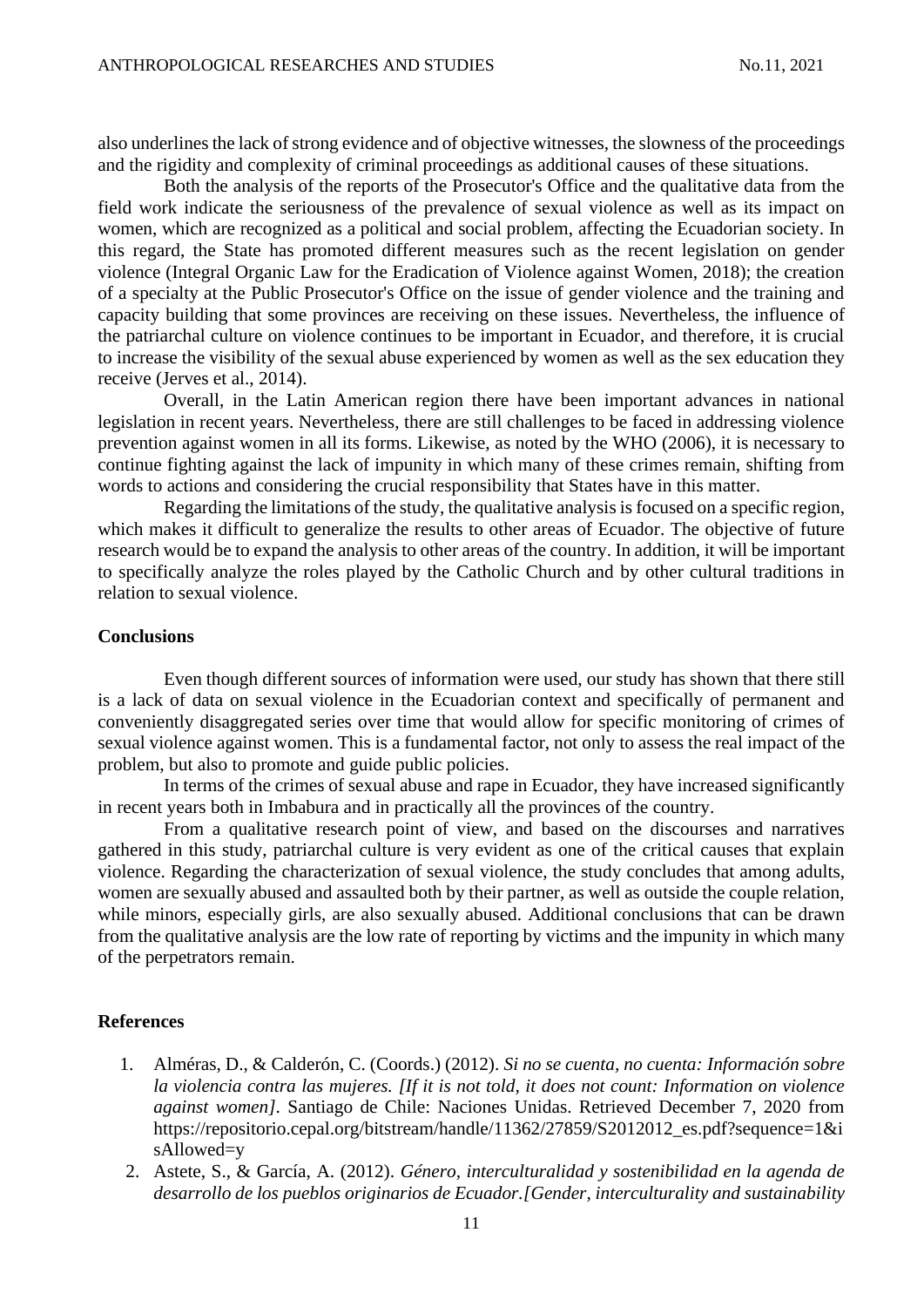*in the development agenda of Ecuador's indigenous peoples].* Madrid: Departamento de Cooperación al Desarrollo. IEPALA. [Development Cooperation Department]. Retrieved December 7, 2020 from https://www.yumpu.com/es/document/read/38496423/gacnerointerculturalidad-y-sostenibilidad-en-la-agenda-de-iepala

- 3. Boira, S., & Rivera, N. (2016). *Estrellas en el cielo. Femicidio y violencia contra la mujer en el altiplano ecuatoriano [Stars in the sky. Femicide and violence against women in the Ecuadorian highlands]*. Ibarra, Ecuador: Centauro Agencia Gráfica. Retrieved 5 June, 2020 from <http://repositorio.utn.edu.ec/handle/123456789/6922>
- 4. Boira, S., & Brunke, L. I. (2018). Femicide, Judicial Proceedings and the Culture of Impunity in Ecuador. In: ACUNS, *Femicide, State Accountability and Punishment* (pp. 29-33), Vienna Liaison Office: ACUNS. Retrieved June 10, 2020 from https://acuns.org/wpcontent/uploads/2018/05/Femicide-Volume-IX.pdf
- 5. Boira, S., Tomas-Aragones, L., & Rivera, N. (2017). Intimate Partner Violence and Femicide in Ecuador. *Qualitative Sociology Review, 13*, 30 – 47. Retrieved June 13, 2020 from http://qsr.webd.pl/ENG/Volume42/QSR\_13\_3.pdf
- 6. Boira, S., Carbajosa, P., & Méndez, R. (2015). Miedo, conformidad y silencio. La violencia en las relaciones de pareja en áreas rurales de Ecuador. [Fear, conformity and silence. Violence in couple relationships in rural areas of Ecuador]. *Psychosocial Intervention, 25*(1), 9–17. doi: 10.1016/j.psi.2015.07.008.
- 7. Bott, S., Guedes, A., Goodwin, M., & Adams, J. (2014). *Análisis comparativo de datos poblacionales de 12 países. [Comparative analysis of population data from 12 countries].* Washington, DC: OPS. Retrieved December 4, 2020 from https://www.paho.org/hq/dmdocuments/2014/Violence1.24-WEB-25-febrero-2014.pdf
- 8. Bravo, E. (2011). *Análisis y crítica de la Ley contra la Violencia a la mujer y la familia*. Tesis previa a la obtención del Título de Abogado de los Tribunales de Justicia de la República y Licenciado en Ciencias Políticas y Sociales. Universidad de Cuenca. [Analysis and critic of the Law against Violence against women and the family. Thesis prior to obtaining the title of Lawyer of the Courts of Justice of the Republic and Degree in Political and Social Sciences. University of Cuenca]. Retrieved December 1, 2020 from http://dspace.ucuenca.edu.ec/bitstream/123456789/3373/1/TESIS.pdf
- 9. Camacho, G. (2014). *La Violencia de Género contra las Mujeres en el Ecuador. Análisis de los resultados de la Encuesta Nacional sobre Relaciones Familiares y Violencia de Género contra las Mujeres*. Quito: Consejo Nacional para la Igualdad de Género. [Gender violence against Women in Ecuador. Analysis of the results of the National Survey on Family Relations and gender violence against women. Quito: National Council for Gender Equality]. Retrieved December 1, 2020 from http://repositorio.dpe.gob.ec/bitstream/39000/2153/1/VCM-DPE-009-2018.pdf
- 10. Connell, R. W. (2013). *Gender and Power: Society, the Person and Sexual Politics*. New York: John Wiley & Sons.
- 11. Contreras, J. M., Bott, S., Guedes, A. & y Dartnall, E. (2010). *Violencia sexual en Latinoamérica y el Caribe: análisis de datos secundarios. Iniciativa de Investigación sobre la Violencia Sexual. [Sexual violence in Latin America and the Caribbean: analysis of secondary data. Sexual Violence Research Initiative].* Retrieved December 1, 2020 from https://www.paho.org/hq/dmdocuments/2010/Violencia\_Sexual\_LAyElCaribe.pdf
- 12. Cuvi, M., Ferraro, E., & Martínez, A. (2001). *Discursos sobre el género y ruralidad en el Ecuador. La década de 1990*. *[Discourses on gender and rurality in Ecuador. The decade of the 1990s]*. Iconos, *11*, 4-5. doi: 10.17141/iconos.11.2001.708.
- 13. Dobash, R.E., & Dobash, D. (1979). *Violence against wives - a case against the patriarchy*. New York, NY: Free Press.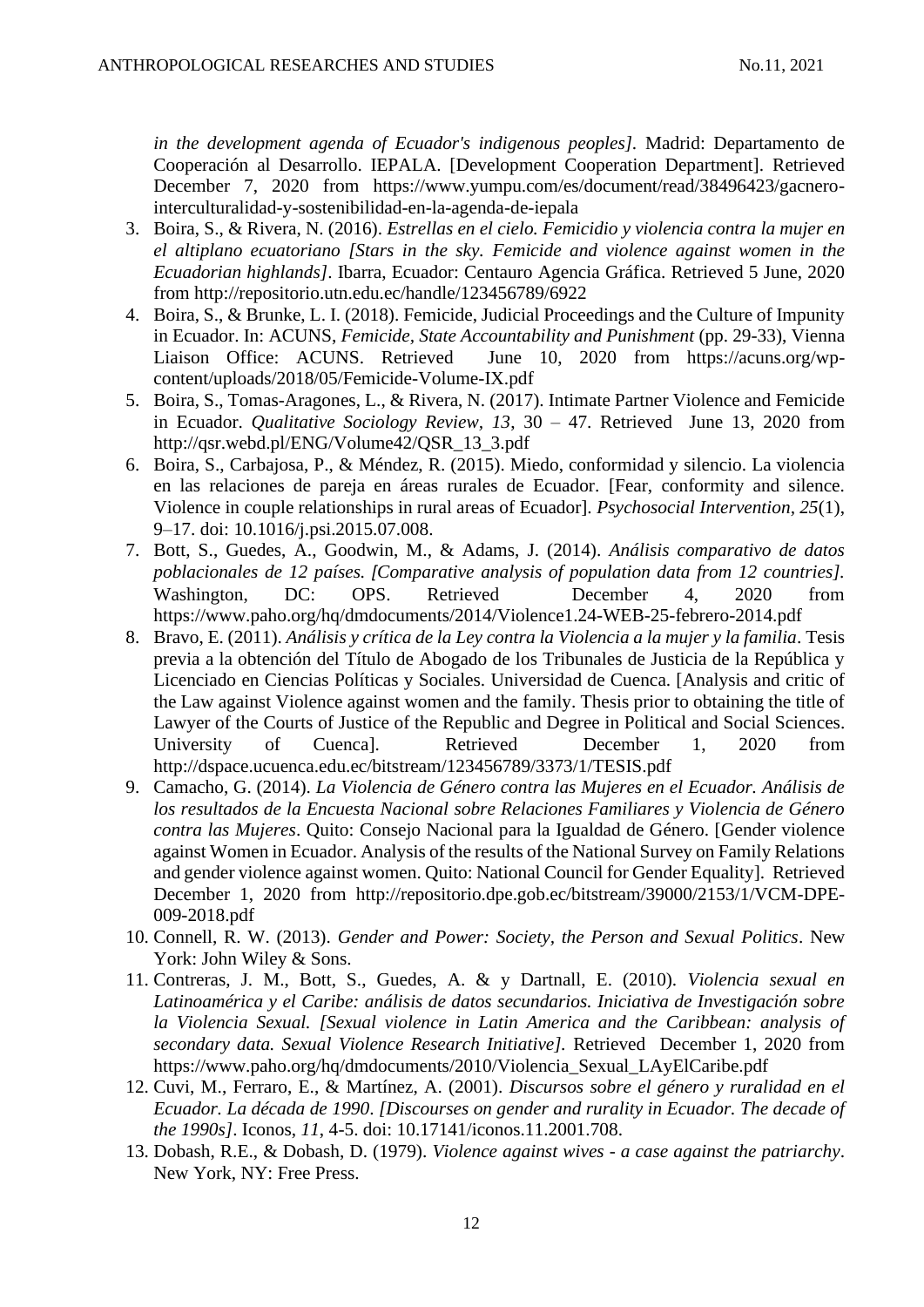- 14. Friederic, K. (2013). Violence against women and the contradictions of rights-in-practice in rural Ecuador. *Latin American Perspectives, 41*, 19–38. doi: 10.1177/0094582X13492140.
- 15. Goicolea, I. (2001). Exploring women's needs in an Amazon region of Ecuador. *Reproductive Health Matters, 9*, 193–202. doi: 10.1016/S0968-8080(01)90024-2.
- 16. Goicolea, I., Wulff, M., Öhman, A., & Sebastian, M. S. (2009). Risk factors for pregnancy among adolescent girls in Ecuador's Amazon basin: A case-control study. *Revista Panamericana de Salud Pública/Pan American Journal of Public Health, 26*, 221–228. doi: 10.1590/S1020-49892009000900006.
- 17. Jerves, E., López, S., Castro, C., Ortiz, W., Palacios, M., Rober, P., & Enzlin, P. (2014). Understanding parental views of adolescent sexuality and sex education in Ecuador: A qualitative study. *Sex Education, 14*(1), 14-27. doi: [10.1080/14681811.2013.814034.](https://doi.org/10.1080/14681811.2013.814034)
- 18. Mshweshwe, L. (2020). Understanding domestic violence: masculinity, culture, traditions. *Heliyon, 6*(10). e05334. doi:https://doi.org/10.1016/j.heliyon.2020.e05334.
- 19. Nudelman, A., Boira, S., Tsomaia, T., Balica, E., & Tabagua, S. (2017). Hearing Their Voices: Exploring Femicide among Migrants and Culture Minorities. *Qualitative Sociology Review, 8*(3), 48-70. Retrieved June 10, 2020 from http://qsr.webd.pl/ENG/Volume42/QSR\_13\_3.pdf
- 20. Prieto, M., Cuminao, C., Flores, A., Maldonado, G., & Pequeño, A. (2005). *Respeto, discriminación y violencia: mujeres indígenas en Ecuador, 1990-2004*. *[Respect, discrimination and violence: indigenous women in Ecuador, 1990-2004]*. Quito: FLACSO. Retrieved June 10, 2020 from http://www.flacso.org.ec/docs/respeto.pdf
- 21. Salgado, J. (2009). Justicias y desprotección a mujeres indígenas contra la violencia. Posibilidades de interculturalidad. [Justice and lack of protection for indigenous women against violence. Possibilities of interculturality]. *Aportes Andinos, 25*, 61-72. Retrieved 30 June, 2020 from [http://repositorio.uasb.edu.ec/bitstream/10644/1051/1/RAA-25-Salgado-](http://repositorio.uasb.edu.ec/bitstream/10644/1051/1/RAA-25-Salgado-Violencia%20contra%20las%20mujeres%20ind%c3%adgenas.pdf)[Violencia%20contra%20las%20mujeres%20ind%c3%adgenas.pdf](http://repositorio.uasb.edu.ec/bitstream/10644/1051/1/RAA-25-Salgado-Violencia%20contra%20las%20mujeres%20ind%c3%adgenas.pdf)
- 22. Tonsing, J. C., & Tonsing, K. N. (2019). Understanding the role of patriarchal ideology in intimate partner violence among South Asian women in Hong Kong. *International Social Work, 62*(1), 161-171. https://doi.org/10.1177/0020872817712566
- 23. \*\*\*CEPAR (2005). *Informe Final de la Encuesta Demográfica y de Salud Materna e Infantil, Ecuador 2004. [Final Report of the Demographic and Maternal and Child Health Survey, Ecuador 2004]. (ENDEMAIN 2004)*. Ecuador: Centro de Estudios de Población y Desarrollo Social (CEPAR). Retrieved 5 December, 2020 from https://microdata.worldbank.org/index.php/catalog/979/related\_materials
- 24. \*\*\*Ecuadorian Attorney General's Office (2018). *Transparencia y rendición de cuentas*. *[Transparency and accountability].* Retrieved June 1, 2020 from https://www.fiscalia.gob.ec/rendicion-de-cuentas/
- 25. \*\*\*Integral Organic Law for the Prevention and Eradication of Gender Violence against Women in Ecuador (2018). Official Registry No 175- Monday, February 5, 2018 Supplement. National Assembly of the Republic of Ecuador. Retrieved December 5, 2020 from https://www.igualdad.gob.ec/wp-

content/uploads/downloads/2018/05/ley\_prevenir\_y\_erradicar\_violencia\_mujeres.pdf

- 26. \*\*\*National Institute of Statistics and Censuses of Ecuador (2010). Censo de Población y Vivienda [Population and Housing Census]. Retrieved December 6, 2020 from http://www.ecuadorencifras.gob.ec/censo-de-poblacion-y-vivienda/.
- 27. \*\*\*National Institute of Statistics and Censuses of Ecuador (2011). *Encuesta Nacional de Relaciones Familiares y Violencia de Género contra las Mujeres de 2011*. Quito: Gobierno de Ecuador. *[National Survey on family relations and gender violence against women. Quito: Government of Ecuador]*. Retrieved December 15, 2019 from https://www.ecuadorencifras.gob.ec/estadisticas/